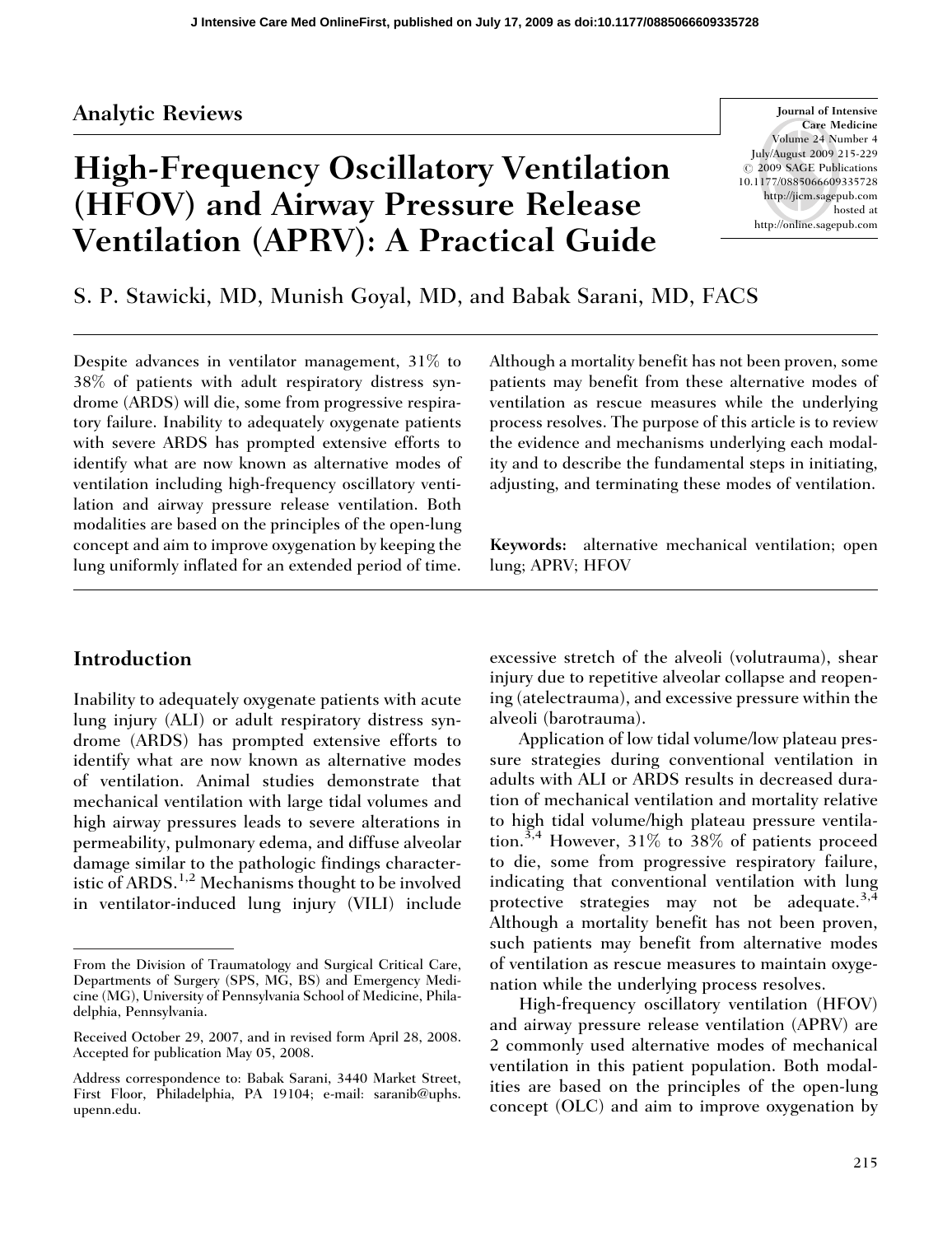

Figure 1. Pressure-volume curve comparing regions of ventilation using high-frequency oscillatory ventilation (HFOV) and airway pressure release ventilation (APRV). Note that ventilation with HFOV occurs on the expiratory limb, whereas ventilation with APRV occurs on the inspiratory limb of the curves.

keeping the lung uniformly inflated for an extended period of time. The OLC was originally coined by Lachmann in 1992 and highlights the importance of maintaining open alveoli while minimizing overdistension and atelectrauma.<sup>5</sup> In general, either mode could be considered when the fraction of inspired oxygen (Fio<sub>2</sub>) is greater than  $60\%$ , positive end-expiratory pressure (PEEP) is greater than 15 cm  $H_2O$ , plateau pressure is greater than 30 cm  $H<sub>2</sub>O$ , and the arterial oxygen saturation is less than  $90\%$ <sup>6</sup>

The purpose of this article is to review the evidence and mechanisms underlying each modality and to describe the fundamental steps in initiating, adjusting, and terminating these modes of ventilation. Discussion is limited to adult patients. It is assumed that the reader has a sound understanding of the pathophysiology of ARDS and VILI.

## High-Frequency Oscillatory Ventilation

High-frequency oscillatory ventilation has been identified as an alternative method of applying low tidal volume, controlled pressure ventilation in the setting of  $ARDS$ .<sup>7</sup> Traditionally used with great success in neonatology, HFOV has recently been recognized as potentially useful in adult patients with  $ARDS$ .<sup>7</sup> Its use in adults is based on the hope that it will improve oxygenation without further injuring the lung. The only HFOV approved for use in adults is the Sensormedics 3100B (Viasys Healthcare, Yorba Linda, CA).

#### Rationale Behind HFOV

Patients who develop ARDS or ALI have reduced lung compliance and impaired oxygenation.<sup>8</sup> Highfrequency oscillatory ventilation attempts to deal with potential risks of mechanical ventilation, barotrauma, volutrauma, atelectrauma, and oxygen toxicity and can be considered when conventional ventilation fails to safely and adequately provide respiratory support. High frequency ventilation is generally considered beneficial for patients with severe pulmonary failure because (a) it uses much smaller tidal volumes than conventional ventilation, (b) it maintains the lungs/alveoli open on the deflation limb of the pressure-volume curve (Figure 1) at a relatively constant airway pressure and thus may prevent atelectrauma and barotrauma, $9$  and (c) it improves ventilation/perfusion (V/Q) matching by ensuring uniform aeration of the  $\lim_{n \to \infty}$ <sup>9</sup> It is possible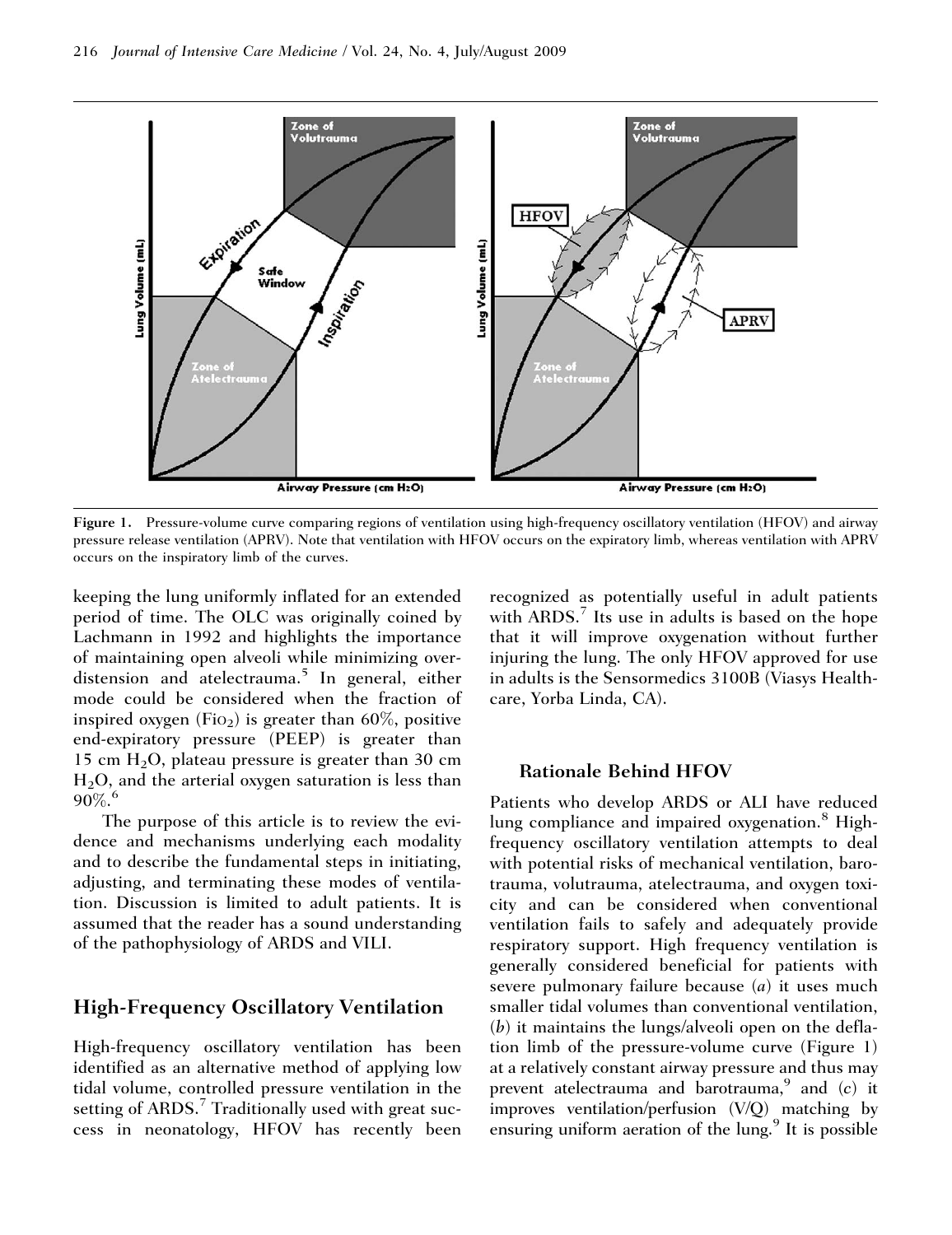| $HFOV^{10}$       |                                                                | <b>APRV</b>       |                                                                   |
|-------------------|----------------------------------------------------------------|-------------------|-------------------------------------------------------------------|
| Frequency         |                                                                | $T_{\rm high}$    | 4-6 seconds                                                       |
| pH < 7.1          | $4$ Hz                                                         | $T_{low}$         | 0.6-0.8 seconds based on $T-PEFR^a$                               |
| pH 7.1-7.19       | $5$ Hz                                                         | $P_{\text{high}}$ | Same as plateau pressure on CV or                                 |
|                   |                                                                |                   | $P_{\text{aw}} + 2-4$ cm H <sub>2</sub> O if transition from HFOV |
| pH 7.2-7.35       | $6$ Hz                                                         | $P_{low}$         | $\mathbf{0}$                                                      |
| pH > 7.35         | $7$ Hz                                                         | Fio <sub>2</sub>  | $100\%$                                                           |
| Amplitude (power) | 70-90 cm $H_2O$                                                |                   |                                                                   |
| $P_{aw}$          | 5 cm $H_2O$ > plateau pressure on<br>CV to max of 35 cm $H_2O$ |                   |                                                                   |
| Bias flow         | $40$ L/min                                                     |                   |                                                                   |
| Inspiratory time  | $33\%$                                                         |                   |                                                                   |
| FiO <sub>2</sub>  | $100\%$                                                        |                   |                                                                   |

Table 1. Suggested Initial Settings for APRV and HFOV

NOTES: APRV = airway pressure release ventilation;  $CV =$  conventional ventilation; HFOV = high-frequency oscillatory ventilation;  $P_{\text{aw}}$ , mean airway pressure.<br><sup>a</sup> T<sub>low</sub> may have to be greater than 1 second in patients with severe obstructive lung disease.

that adults with severe ARDS may benefit from HFOV due to the long and variable time constant required for filling of noncompliant alveoli. Such alveoli may experience atelectrauma even with low tidal volume, moderate PEEP conventional ventilation. Similarly, less fibrotic segments of the lung may experience cyclic volutrauma due to preferential air flow into these segments with conventional ventilation. Various studies have used different criteria for determining when HFOV should be instituted in adults, but a consensus article that sought to adhere to lung protective strategies of mechanical ventilation while maintaining adequate gas exchange, suggested its use when conventional ventilator settings require an  $Fio<sub>2</sub>$  greater than  $70\%$  and PEEP greater than 14 cm  $H_2O$  or when the arterial pH is less than 7.25 with a tidal volume that is greater than 6 cm<sup>3</sup>/kg and a plateau pressure that is greater than 30 cm  $H_2O$ .<sup>10</sup>

Several studies in adults have shown that oxygenation improves after implementation of HFOV, but mortality benefit has not been demonstrated in randomized trials.<sup>11,9,12-14</sup> However, these studies were not powered sufficiently to detect small changes in mortality. In a study by Fort et al,  $9$  HFOV was evaluated in terms of safety and effectiveness in patients with ARDS.<sup>9</sup> This prospective study included patients with mean peak inspiratory pressure of 54.3  $\pm$  12.7 cm H<sub>2</sub>O, Pao<sub>2</sub>/Fio<sub>2</sub> ratio of 68.6  $\pm$  21.6, and PEEP of 18.2  $\pm$  6.9 cm H<sub>2</sub>O. High-frequency oscillatory ventilation was instituted after varying periods of conventional ventilation  $(5.12 \pm 4.3 \text{ days})$ . A lung volume recruitment strategy was used concurrently. During the study, 76% of patients demonstrated improved gas exchange and an overall improvement in  $PaO<sub>2</sub>/FiO<sub>2</sub>$  ratio. Cardiac output was not compromised in any of the patients despite increases in mean airway pressure, lending credence to the fact that HFOV is both a safe and an effective means to augment oxygenation in adult patients with severe ARDS failing conventional ventilation. Thus, patients who need maximal alveolar recruitment to keep the  $Fio<sub>2</sub>$  below toxic levels may benefit from HFOV.

# Mechanics of High-Frequency Oscillatory Ventilation

The variables that are controlled directly on the 3100B ventilator are respiratory frequency, amplitude of ventilation (also called the power or  $\Delta P$ ), mean airway pressure  $(P_{aw})$ , bias gas flow rate, percentage of inspiratory time, and  $Fio<sub>2</sub>$ . Suggested initial ventilator settings are noted in Table 1. The core of the HFOV system consists of a piston assembly that incorporates an electronic control circuit, or square-wave driver, which powers a linear drive motor (Figure 2). This motor consists of an electrical coil within a magnet, similar to a permanent magnet speaker. When a positive polarity is applied to the square-wave driver, the coil is driven forward. The coil is attached to a rubber bellows, or diaphragm, to create a piston. When the coil moves forward, the piston moves forward, resulting in the creation of the inspiratory phase. When the polarity becomes negative, the electrical coil and the attached piston are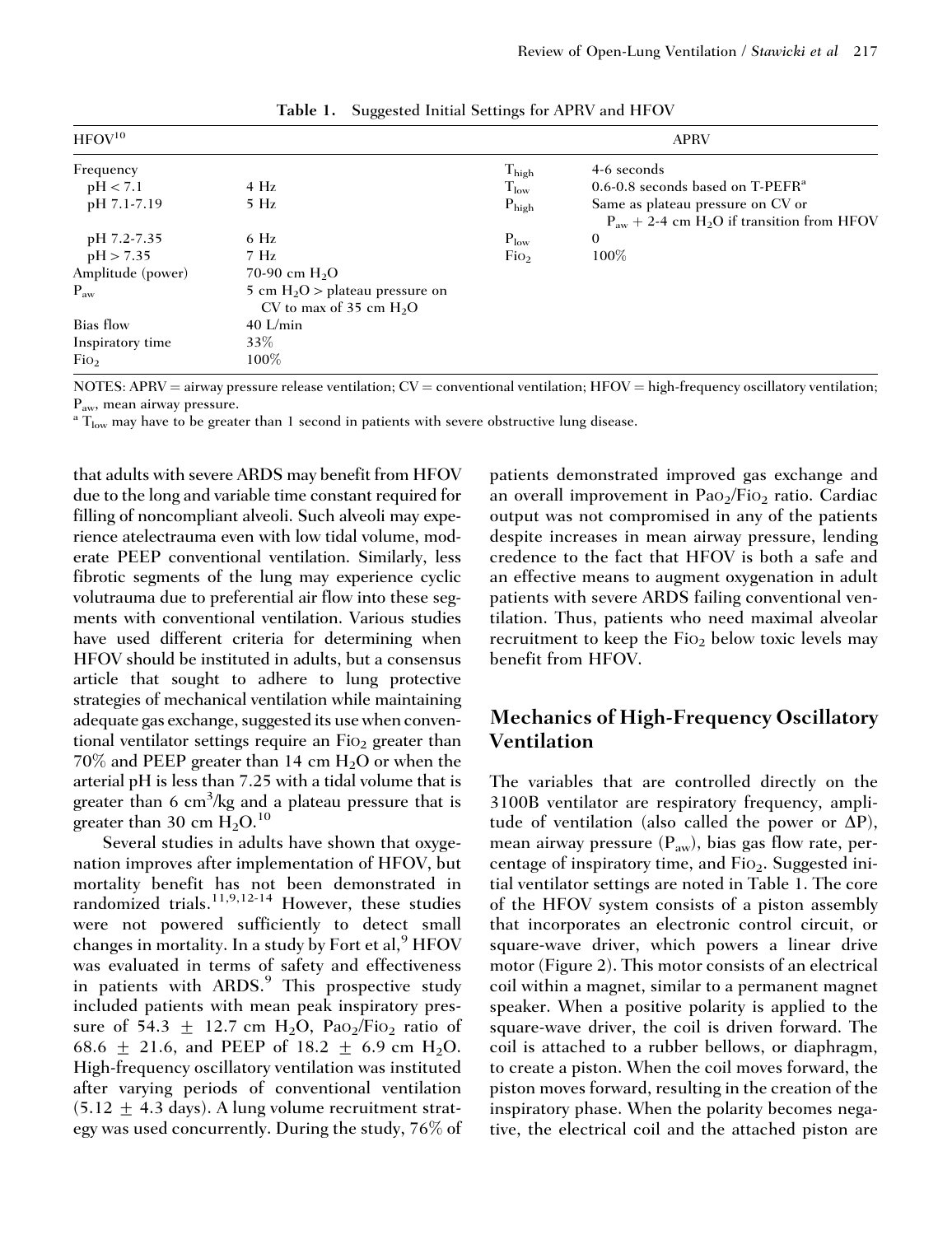

Figure 2. Basic design of the high frequency oscillating ventilator. A bias gas flow is moved rapidly by a piston-driven assembly.



Figure 3. Waveforms depicting the key variables that are controlled during high frequency oscillation as compared to conventional ventilation. The y-axis on the left depicts changes in airway pressure seen with high frequency oscillatory ventilation and the y-axis on the right depicts changes in peak airway pressure with conventional ventilation. Note that tracheal pressure becomes negative at peak expiration, thereby making expiration an active process. Also note that as amplitude increases, delivered minute ventilation increases. A background tracing of pressure versus time using a respiratory rate of 12 and inspiratory to expiratory ratio of 1:3 with conventional ventilation is presented for comparison.

driven away from the patient, creating the expiratory phase. By moving rapidly, the diaphragm oscillates a constant stream of gas, called the bias gas flow, through the airways. It is recommended that the lung be aggressively recruited prior to the start of HFOV to ensure that all the potentially recruitable alveoli are open.

The speed of oscillation is set by manipulating the frequency (Figure 3). One Hertz is equal to 1 breath per second, that is, 60 breaths per minute. A frequency of 5 Hz gives a frequency of 5 breaths per second or 300 breaths per minute. An important point to remember is that given a fixed inspiratory to expiratory time ratio, as frequency is increased, the excursion of the piston is limited by the time allocated for each breath cycle. Therefore, changes in frequency are inversely proportional to the amplitude and thus delivered tidal volume (see below). Alveoli with short-time constants for air flow (high lung compliance and low airway resistance) can be ventilated more effectively at higher frequencies than those which have longer time constants (low lung compliance or high airway resistance). Frequency selection also directly affects the pressure cycles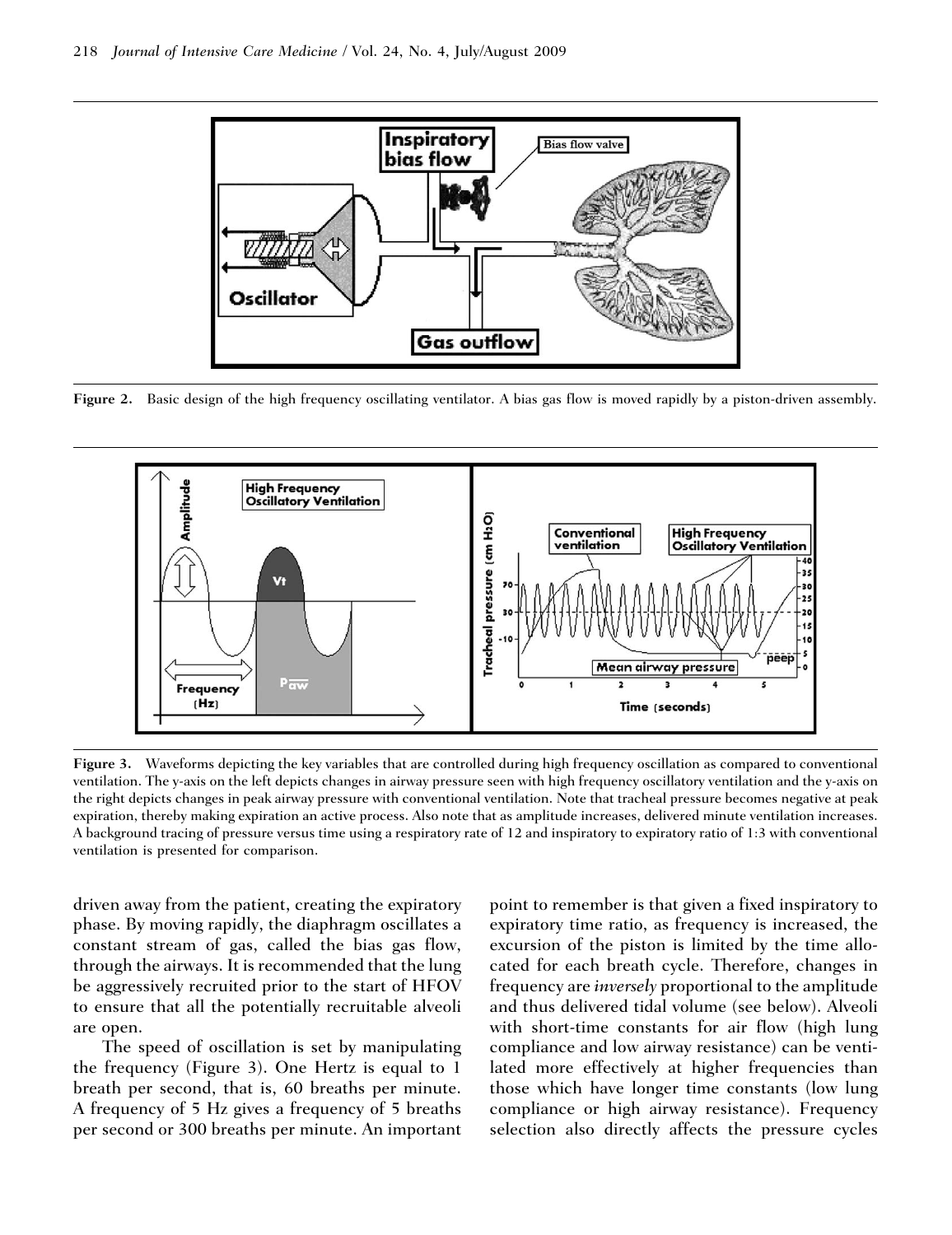| <b>HFOV</b>                                            | <b>APRV</b>                                                                     |  |  |
|--------------------------------------------------------|---------------------------------------------------------------------------------|--|--|
| Hypoxemia                                              |                                                                                 |  |  |
| $\bullet$ Increase Fio <sub>2</sub>                    | Increase Fio<br>$\bullet$                                                       |  |  |
| • Increase $P_{aw}$ by 2 cm $H_2O$ to max 40 cm $H_2O$ | Recruitment maneuver                                                            |  |  |
| • Recruitment maneuver in cases of recurrent hypoxemia | Increase $T_{\text{high}}$<br>$\bullet$                                         |  |  |
| • Increase bias flow                                   | • Increase $P_{\text{high}}$ to max 40 cm $H_2O$                                |  |  |
|                                                        | • Adjust $T_{low}$ to keep T-PEFR > 50%                                         |  |  |
| Hypercapnea/acidemia                                   |                                                                                 |  |  |
| • Decrease frequency to nadir of 3 Hz                  | • Ensure patient is spontaneously breathing                                     |  |  |
| • Increase power to max 90 cm $H_2O$                   | Increase $T_{low}$<br>$\bullet$                                                 |  |  |
| • Introduce endotracheal cuff leak                     | Increase $P_{\text{high}}$ and $T_{\text{high}}$ to increase minute ventilation |  |  |

Table 2. Ventilator Adjustments Based on Blood Gas Results

NOTES: APRV = airway pressure release ventilation; HFOV = high-frequency oscillatory ventilation; Fio<sub>2</sub> = Fraction of inspired oxygen;  $P_{aw}$  = Mean Airway Pressure; T-PEFR = Terminal peak expiratory flow rate.

applied to the lung. A smaller percentage of the circuit change in pressure is transmitted at higher frequencies. Whereas the normal lung can be ventilated over a wide pressure range without inducing injury, the lung with poor compliance has a very limited zone of safety.15 As frequency increases, the zone of safe pressure widens, making it easier to maintain more of the lung homogenously aerated.<sup>15</sup> Unfortunately, there is no simple formula for estimating the ideal frequency for an individual patient, and clinical judgment combined with arterial blood gas measurements is needed (Tables 2 and 3). Use of frequency lower than 3 Hz is not recommended because the depth of oscillation increases markedly, which may result in increased risk of barotrauma. In addition, the frequency should not be raised higher than 7 Hz in adults. Frequency is adjusted in 1 Hz increments based on the  $PCO<sub>2</sub>$  (see below).

The amount of polarity voltage (also called power, amplitude, or  $\Delta P$ ) applied to the electrical coil determines the distance that the piston is driven toward/away from the patient's airway. Therefore, increasing the polarity voltage increases the piston movement or amplitude. The easiest way to conceptualize this is to view it as the means by which tidal volumes are delivered and removed about the mean airway pressure (Figure 3). The greater the piston displacement, the more volume delivered to the patient. The extent to which the amplitude increases depends on the resistance the piston encounters to forward movement. For example, when the oscillator is used in a patient with low compliance or high airway resistance, the piston meets greater pressure during the inspiratory phase, resulting in lesser change in the effective tidal volume. In addition, as

#### Table 3. Summary of Important Respiratory Therapy and Nursing Considerations With Regard to HFOV Use and Routine Maintenance

| Perform thorough suction before connecting to the oscillator    |
|-----------------------------------------------------------------|
| Perform recruitment maneuver before connecting to the           |
| oscillator                                                      |
| Use closed system suction catheter                              |
| Avoid disconnection from the ventilator                         |
| Check for changes in pitch/rhythm of delivered breaths          |
| Check chest/thigh wiggle and changes in chest/thigh wiggle      |
| Always humidify gases                                           |
| If oscillator stops during suctioning; silence alarm, pull back |
| catheter and restart oscillator                                 |
| Obtain blood gases and chest x-ray 2 hours after HFOV com-      |
| mencement and at least daily thereafter                         |
| Ensure appropriate education regarding the oscillator for rela- |
| tives of the patient                                            |

 $NOTE: HFOV = high-frequency oscillatory$  ventilation.

depicted in Figure 3, expiration is an active process in HFOV. This is because negative displacement of the diaphragm results in subatmospheric pressure. Generally, the starting power setting should be 70 to 90 cm  $H_2O$ . Most commonly, this variable is adjusted to obtain a slight wiggle to the level of the patient's thigh, though it has been recommended that the starting setting be  $P_{C_2}$  + 20 cm H<sub>2</sub>O. As described below, subsequent adjustments are made based on the  $PCO<sub>2</sub>$ .

The mean pressure adjust control mechanism allows for adjustments in  $P_{aw}$ . This control varies the resistance placed on a mushroom-shaped control valve on the patient circuit at the terminus of the expiratory limb. Following manual recruitment efforts, increasing the  $P_{aw}$  keeps alveoli open at a constant pressure, thus minimizing or avoiding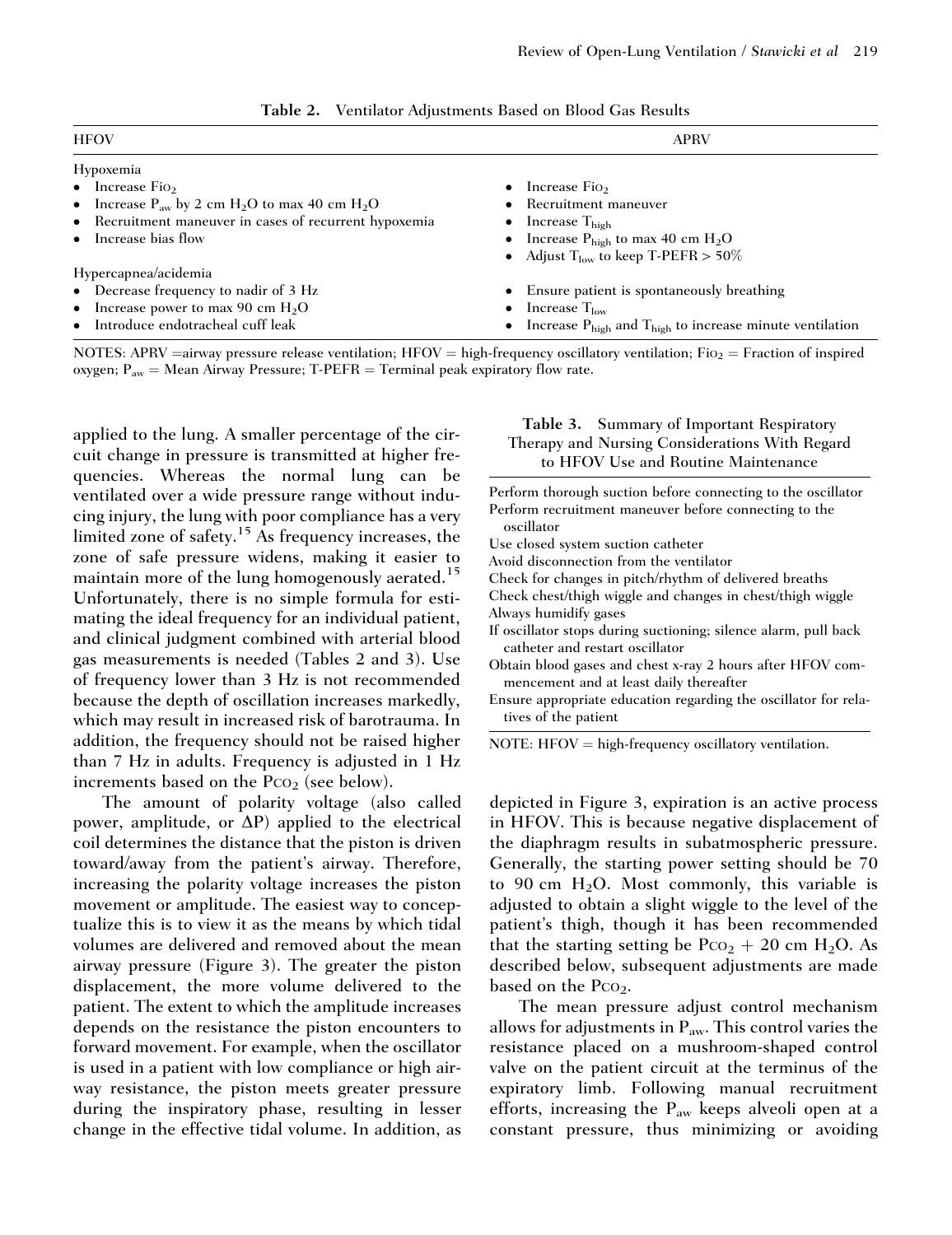atelectrauma from shearing forces. As with all forms of mechanical ventilation, increases in mean airway pressure result in enhanced oxygenation. Although increasing  $P_{aw}$  increases the transpulmonary pressure, it does not affect cardiac output in euvolemic patients.<sup>9</sup> As discussed below, the mean pressureadjust control is bias flow dependent. Most authors recommend a starting  $P_{aw}$  5 cm  $H_2O$  above the last plateau pressure noted during conventional ventilation with a maximal starting  $P_{aw}$  of 35 cm  $H_2O$ . Based on outcome studies on conventional ventilation, the goal is to keep the  $P_{aw}$  less than 30 cm  $H_2O$ . Mean airway pressure should be adjusted in increments of 2 cm  $H<sub>2</sub>O$  based on the oxygen saturation. Patients who have recurrent hypoxemic events that resolve with recruitment should have their  $P_{aw}$  increased.

Bias flow is the rate at which gas flows through the ventilator circuit. The generally accepted starting bias flow rate is 40 L/min, and the maximal flow possible on the 3100B is 60 L/min. An increase in bias gas flow will increase  $P_{\text{aw}}$ , thereby improving oxygenation. The maximal flow may be needed to maintain  $P_{aw}$  in patients with a large air-leak, such as bronchopleural fistulae. However, the maximal flow rate is not sufficient to support significant spontaneous respiratory efforts and is one reason that patients must be deeply sedated or pharmacologically relaxed while on HFOV.

In conjunction with amplitude, mean airway adjust, bias flow, and frequency control, the percentage of inspiratory time can also be adjusted. Because the endotracheal (ET) tube contributes at least 50% of the total airway resistance during expiration, the inspiratory time setting should always be less than 50% to minimize the risk of air trapping and voluand barotraumas.<sup>16</sup> Inspiratory time of 33% is optimal because it results in a drop in the mean intrapulmonary pressure as a result of higher flow-dependent ET tube resistance during inspiration. This is due to higher flow rates during the shortened inspiratory phase.<sup>16</sup> Increasing the inspiratory time will improve both oxygen (by increasing  $P_{aw}$ ) and  $CO_2$  exchange (by increasing delivered tidal volume), though it can also increase the risk of lung injury. Because of this, it is the variable least commonly altered to address blood gas values.

## Gas Exchange

Tidal volumes delivered using the 3100B are not measured and are estimated to be 1 to 2 cm<sup>3</sup>/kgapproximately the volume of anatomic dead space. There are several mechanisms postulated to explain gas transport under these nonphysiologic conditions (Figure 4), and the reader is referred to more definitive sources for greater detail of information.<sup>17,18</sup> Briefly, the gas transport in the most proximal airway occurs by convection, and gradually transitions into a mixture of convection and diffusion and finally purely diffusion as one progresses along the airway tree.<sup>17</sup> Bulk flow can still provide conventional gas delivery to proximal alveoli with low regional dead space volumes.<sup>18</sup> There is also the presence of coaxial flow, wherein the gas in the center of large airways and the ET tube flows inward while gas on the periphery flows outward. This can develop because of the asymmetric low profile of high velocity gases.<sup>18</sup> Dispersion phenomena can produce mixing of fresh and residual gas along the flow front of gas through a tube. Pendelluft flow refers to flow of gas between adjacent alveoli with different impedance, as seen in ARDS.<sup>17,18</sup> Collateral ventilation and cardiogenic mixing also play a role.<sup>17</sup> Finally, augmented molecular diffusion can occur at the alveolar level secondary to the added kinetic energy from the oscillations.<sup>16-18</sup> The importance of each of these mechanisms is debated, and it has been suggested that a combination of all the above factors may be in play simultaneously during HFOV.<sup>16,17,19</sup>

As with any form of mechanical ventilation, oxygenation on HFOV can be improved by either increasing the  $Fio<sub>2</sub>$  or increasing the mean airway pressure. As noted above, the mean airway pressure can be increased directly or it can be adjusted by increasing the inspiratory time. Increases in  $P_{aw}$ result in greater alveolar recruitment and subsequent improvement in V/Q matching. However, increasing  $P_{\text{aw}}$  to a point where perialveolar vessels collapse from alveolar overdistention can result in both seemingly paradoxical hypoxemia and/or barotrauma to the lung. Because  $P_{aw}$  is affected by many variables, such as inspiratory time or ET cuff leak (discussed below), one must be cognizant of the fact that a change in one variable may affect the other variables and vice versa.

Ventilation on HFOV is facilitated by the extremely efficient mixing of gas in the airways. Carbon dioxide removal is approximately proportional to the product of oscillation frequency and the amplitude squared.<sup>20</sup> Thus, changes in tidal volume have a greater impact on  $CO<sub>2</sub>$  clearance than changes in respiratory rate. This explains why decreasing the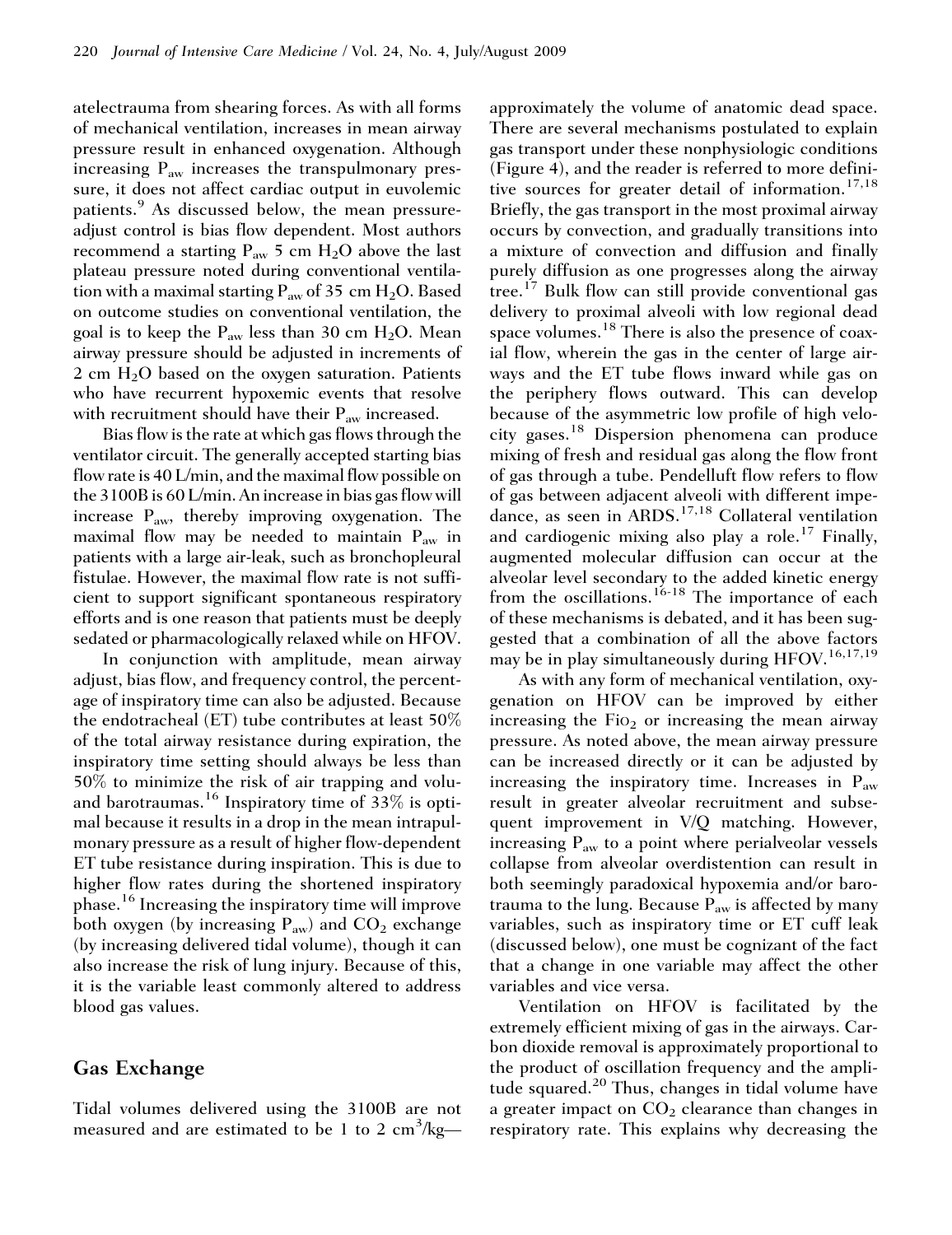

Figure 4. Possible mechanisms to account for gas exchange at various levels of the bronchoalveolar tree during high frequency oscillation.

frequency results in an increase in  $CO<sub>2</sub>$  clearance that is, decreasing the frequency results in an increase in delivered tidal volume. Furthermore, even the smallest adjustments in amplitude or changes in lung compliance and delivered tidal volume have a great effect on ventilation. Consequently,  $CO<sub>2</sub>$  elimination is controlled primarily by adjusting amplitude first and then by adjusting frequency.<sup>20</sup> Lastly, ventilation can also be augmented by decreasing the anatomic dead space. This can be done by deflating the cuff of the ET tube sufficiently to decrease the  $P_{aw}$  5 to 8 cm H<sub>2</sub>O (and compensating for this decrease by manually increasing the  $P_{aw}$  again). However, this may result in an increased risk of aspiration or derecruitment of the lung, though adverse outcomes have not been reported in studies on adult patients.

Because there is no bulk flow of gas, significant respiratory acidosis is common at the start of HFOV. Patients who have significant preexisting acidemia may need to be temporized with intravenous buffering solutions while  $CO<sub>2</sub>$  exchange stabilizes. Table 4 lists the factors associated with decreased tidal volume delivery and thus impaired ventilation with HFOV.

To summarize, oxygenation is improved by increasing mean airway pressure,  $Fio<sub>2</sub>$ , or percentage of inspiratory time. Ventilation  $(CO_2)$  exchange) is improved by decreasing frequency, increasing power, increasing inspiratory time, or creation of a cuff leak. The risks and benefits of changes in each variable have to be considered. Table 2 list suggested ventilator adjustments based on arterial blood gas results.

#### Interaction With Spontaneous Breathing

Spontaneous breaths contribute useful lung reexpanding forces.<sup>21,22</sup> Much like in APRV, spontaneous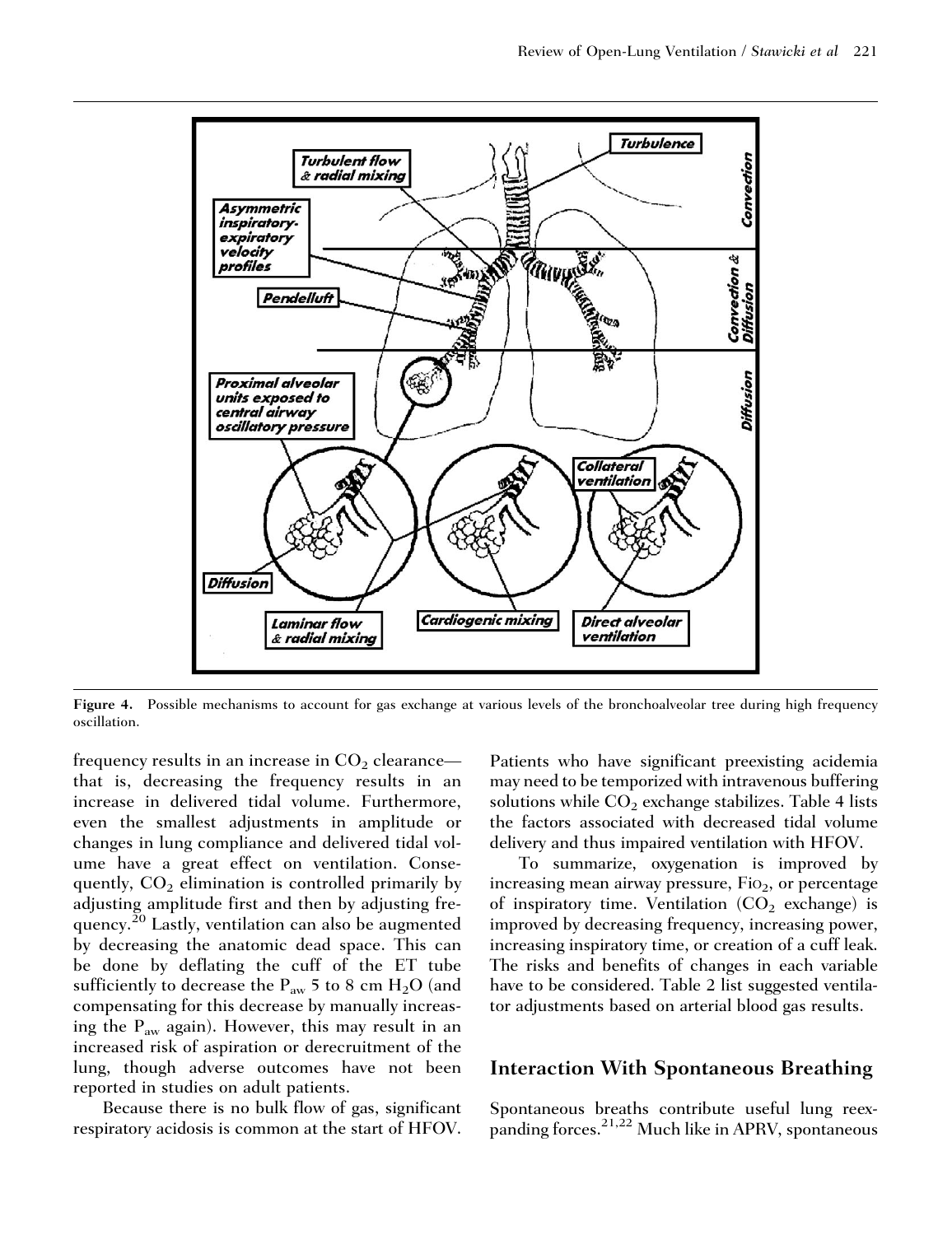| Decreased endotracheal tube diameter             |
|--------------------------------------------------|
| Mucous plug or alveolar edema fluid accumulation |
| Decreased ventilator power or amplitude          |
| Decreased percentage of inspired time            |
| Decreased respiratory system compliance          |
| Increased endotracheal tube length               |
| Increased ventilator frequency                   |
|                                                  |

Table 4. Factors Contributing to Decreased Tidal Volume Delivery With HFOV

NOTE: HFOV  $=$  high frequency oscillatory ventilation.

breaths on HFOV help maintain end-expiratory alveolar expansion in dependent lung regions and improve  $V/O$  distributions.<sup>23,24</sup> A significant reduction in days on ventilator was observed when spontaneous breathing efforts were allowed in patients with ALI/ARDS.<sup>22</sup> However, vigorous spontaneous respiratory efforts, especially in large size patients, may contribute to sudden pressure variations that activate equipment alarms, interrupt oscillations, and produce significant oxygen desaturation. It is for this reason that the early HFOV trials in adults recommended administration of muscular blockade. Current sedation protocols attempt to maintain the patient's ability to breathe spontaneously with small tidal volumes while suppressing deep breaths or coughing, thus minimizing potential complications related to myopathy/neuropathy of prolonged neuromuscular blockade.<sup>25,26</sup>

## Weaning From HFOV

There is no consensus on how to wean patients from HFOV to conventional ventilation. However, a protocol used in 2 randomized trials called for the  $P_{aw}$ to decrease in increments of 2 cm  $H_2O$  to a goal of 30 cm  $H_2O$  after the Fi $o_2$  had been weaned to less than  $60\%$ .<sup>13,14</sup> The Fio<sub>2</sub> was then weaned to 40% if the oxygen saturation  $(Sao<sub>2</sub>)$  remained greater than 88%. Finally, the  $P_{aw}$  was weaned again to a final goal of 20 to 25 cm  $H_2O$ . The patient was then transitioned to a lung protective volume-controlled mode of ventilation if the  $Sao_2$  remained greater than  $88\%$ for 24 hours. Initial conventional ventilation settings were designed to ensure that the mean airway pressure remained 20 to 25 cm  $H_2O$ . The patient was considered to fail this transition and was converted back to HFOV if the SaO<sub>2</sub> decreased to less than 88% in the first 48 hours following transition. This protocol is supported by other studies that suggest that weaning the  $P_{aw}$  to less than 20 cm  $H_2O$  prior to transitioning to conventional ventilation can cause derecruitment of alveoli and hypoxemia.<sup>25</sup> In instances where the initial  $P_{aw}$  is greater than 35 cm  $H<sub>2</sub>O$  and the Fio<sub>2</sub> is greater than 60%, some authors suggest weaning the  $P_{aw}$  and  $Fio_2$  concurrently to try to minimize excess stretch and barotrauma on the alveoli as quickly as possible. In these instances, the  $P_{\text{aw}}$  should be weaned to 35 cm  $H_2O$  initially, then the Fio<sub>2</sub> should be weaned to less than  $60\%$ , and then the protocol outlined above can be followed.

## Complications and Drawbacks of HFOV

Despite research showing benefits of HFOV, use of oscillatory ventilation is rare in adult patients, and comfort level is generally low among medical personnel using this equipment, $27$  consequently resulting in difficulty with troubleshooting and adjusting the ventilator. Possible complications include overdistention/underdistention of the lung, pneumothorax, ET occlusion from secretions, and hemodynamic compromise. Other limitations include inability to transport the patient and deliver nebulized medications.

The possibility of lung overdistention on HFOV due to trapping of gas has been investigated.<sup>28</sup> Because this cannot be measured directly, the exact extent to which this is a problem is controversial, but there is no difference in the reported rate of pneumothorax between HFOV and conventional ventilation.13.Lung underdistention can also be a problem under HFOV. Although controversial, small tidal volumes delivered at a constant mean airway pressure may actually exacerbate or result in progressive atelectasis, one of the problems HFOV is thought to overcome. This underscores the importance of recruiting the lung at the start of HFOV.

Continuous positive intrathoracic pressure impedes venous return to the heart and therefore cardiac output. This can result in hypotension when patients are transitioned from conventional ventilation to HFOV. Patients must be euvolemic prior to initiation of HFOV to minimize this risk, and the bedside practitioner should be ready to volume resuscitate the patient as needed. As previously described, systemic hypotension may also be worsened by transient acidemia.

Metered dose inhalers are largely ineffective during HFOV, with only about 25% of a nebulized medication being detectable at the end of the ET tube.<sup>29</sup>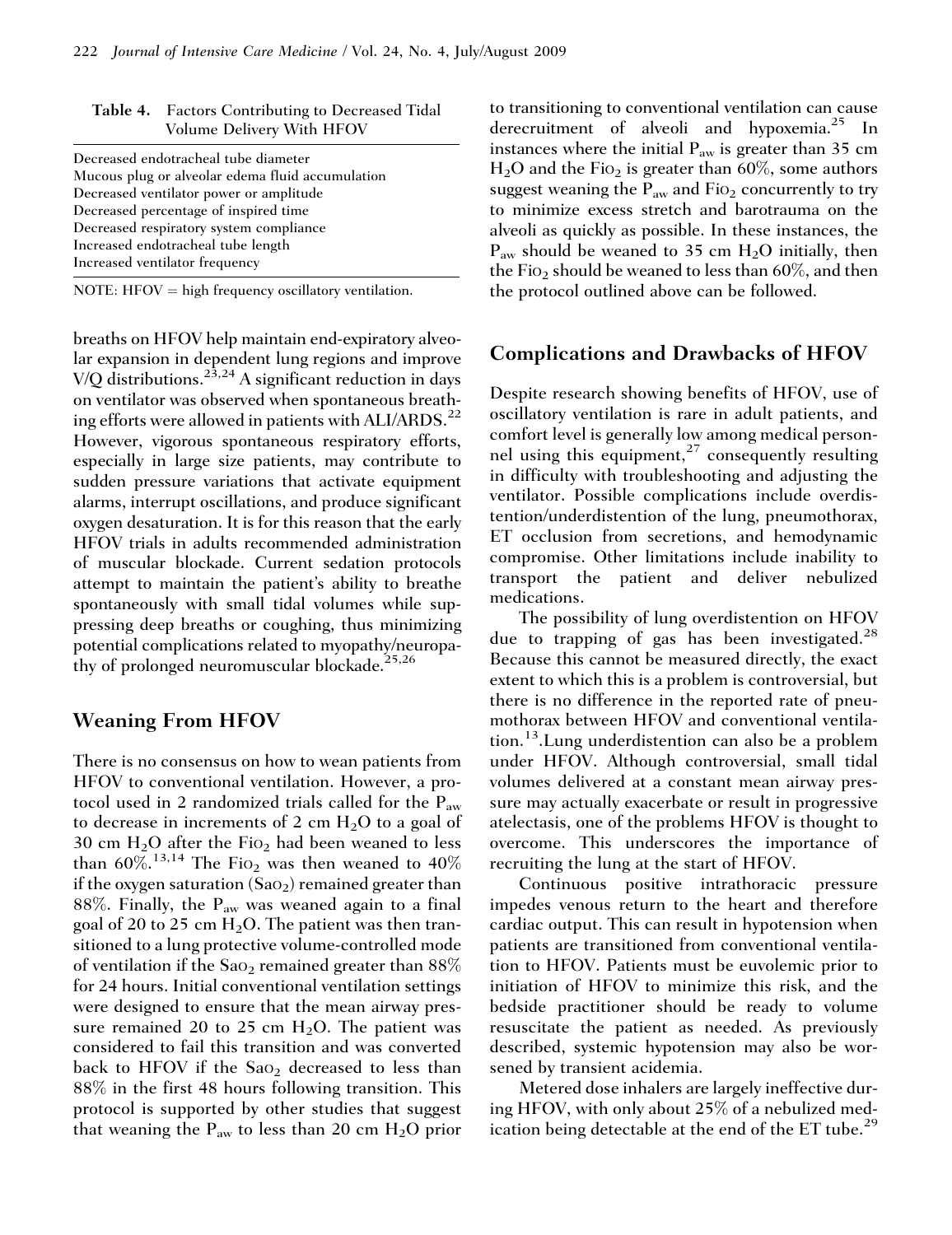Better methods to deliver aerosolized medications with HFOV are being developed.

Patient transport during HFOV may be a significant logistical problem because there is no portable version of the equipment. However, an effective protocol for transport of patients on HFOV has been described.<sup>7</sup> This mechanism involves clamping the ET tube while on HFOV, transition to a self-inflating bag with 20 cm  $H<sub>2</sub>O$  PEEP valve, unclamping of the ET tube with vigorous manual ventilation during transport, and reversal of these procedures once an oscillatory ventilator has been set up at the trip destination.<sup>7</sup> Recruitment maneuvers can be used as needed to reestablish oxygenation. This protocol notwithstanding transport of such patients is potentially dangerous and should be minimized.

## Unique Aspects Regarding HFOV

There are a number of specific respiratory therapy and nursing aspects that should be highlighted with regards to patients on HFOV (Table 3). The sight of someone being ''oscillated'' can be disturbing for the family and friends of the patient. Hence, it is important to ensure adequate education regarding expectations provided to the patient's family and friends.

It is difficult to appropriately auscultate the chest while a patient is on HFOV. Physicians and nurses must rely on chest x-ray and objective measures (eg, vital signs, ventilator readings, and blood gas analysis) to detect new lung pathology. Daily chest x-ray is needed to ensure adequate lung expansion.

A closed system suction unit should be used on HFOV because disconnecting the patient to suction can potentially lead to derecruitment. Unless otherwise indicated, suctioning for the first 24 hours is not necessary. When using a closed system suction system, it is important to draw back the suction catheter all the way from the ET tube upon completion. Ideally, the patient should be thoroughly suctioned before HFOV is commenced. Once the patient is oscillated, every attempt must be made to try not to disconnect the patient from the oscillator to prevent derecruitment.

All clinical staff need to be trained in recognition of HFOV-related complications. This is especially important with HFOV because the ventilator is poorly alarmed to alert the bedside staff to possible complications. Clinical assessment and experience are needed to recognize ET tube obstruction (increase in amplitude with an increase in  $P_{aw}$ , decrease in  $Spo<sub>2</sub>$ , and increase in  $Pco<sub>2</sub>$ ), tension pneumothorax (decrease in  $Spo<sub>2</sub>$ , disparity in the height of the left and right chest walls, and a fall in blood pressure), or pulmonary overdistension (fall in blood pressure, increased central venous pressure, and decreased  $Spo<sub>2</sub>$ ). Observation of the patient for equal and continuous chest wiggle should be performed upon initiation of HFOV and followed closely thereafter. Chest wiggle diminishes if the ET tube has moved or is obstructed. Chest wiggle on one side only may indicate that the patient has developed a pneumothorax or has a main-stem intubation. Chest wiggle assessments should be performed following any patient repositioning.

## Airway Pressure Release Ventilation

Airway pressure release ventilation represents another open-lung mechanical ventilation strategy. Airway pressure release ventilation was designed to provide the oxygenation benefits of a nearpermanent recruitment maneuver, while augmenting ventilation for patients with low-compliance lung disease.<sup>30</sup> Stock et al<sup>31</sup> were first to describe APRV in 1987 and are credited with its introduction.

Airway pressure release ventilation has been described as continuous positive airway pressure (CPAP) with regular, brief, intermittent releases in airway pressure.<sup>30</sup> It can therefore be thought of as a time-cycled, pressure-limited mode of mechanical ventilation, which operates by cycling between 2 pressure levels within a high-flow (demand-valve) CPAP circuit that allows spontaneous breathing at any phase of the ventilatory cycle. This mechanism may reduce the need for heavy sedation<sup>31-33</sup> and requires patient involvement, thus precluding the use of paralysis.

The degree of ventilatory support with APRV is determined by the duration of the 2 CPAP levels and the distending pressure used to recruit alveoli with each mechanical cycle. $31,34$  The tidal volume generated depends mainly on respiratory compliance and the difference between the CPAP levels; because,  $P_{low}$ is usually set at zero, tidal volume is dependent on P<sub>high</sub>. Of interest, when spontaneous breathing is absent, APRV is indistinguishable from inverse ratio pressure-controlled, time-cycled ventilation.<sup>31,34</sup>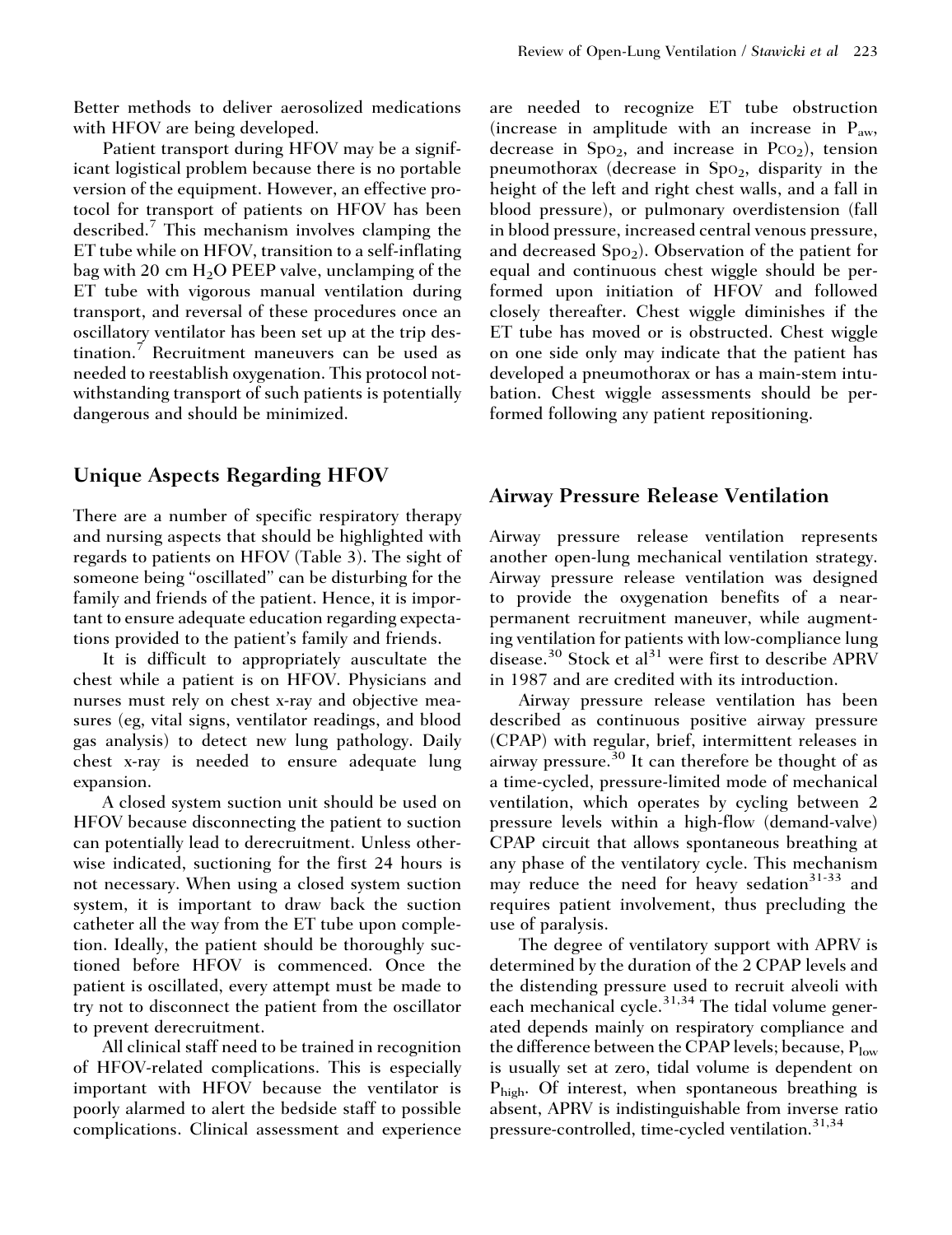## Rationale Behind APRV

Lungs of patients with ALI/ARDS are often characterized by heterogeneity of threshold opening pressures across different lung areas. $35$  The cyclic change in pressure and tidal volume that is characteristic of conventional ventilation may preferentially fill and overdistend alveoli with a short-time constant for filling (ie, nonfibrotic alveoli) while inducing atelectrauma in fibrotic alveoli with a longer time constant for filling. Airway pressure release ventilation aims to minimize this risk by keeping the lung inflated for an extended period of time while minimizing the exhalation (or release) phase.

Compared to conventional ventilation, APRV is associated with significantly lower peak/plateau airway pressures for a given tidal volume.<sup>30</sup> In a multicenter, prospective crossover trial of patients with ALI, Rasanen et al<sup>36</sup> demonstrated a 55% reduction in peak airway pressures compared with conventional ventilation while maintaining similar oxygenation and ventilation. By keeping the lung expanded for an extended period of time and allowing minimal time for exhalation, APRV may produce nearly complete recruitment while minimizing lower volume-induced lung injury associated with cyclic recruitment and atelectrauma.<sup>30</sup> However, as opposed to HFOV, APRV allows for a brief exhalation period. It is known that ARDS is a heterogeneous process whereby less fibrotic regions of the lung receive inspiratory flow preferentially while less compliant alveoli collapse earlier during exhalation. Therefore, APRV could theoretically cause VILI by inducing volutrauma during the inhalation phase and atelectrauma during the release phase in patients with ARDS. As discussed below, ventilator adjustments based on the flow-versus-time and pressure-versus-time curves are needed to minimize this risk.

There is evidence that points to important differences between ventilation distribution during spontaneous breathing and controlled mechanical ventilation.37 During spontaneous breathing, the posterior muscular sections of the diaphragmatic muscle move more than the anterior tendon plate. Thus, in a supine patient, the dependent portions of the lungs are better ventilated during spontaneous breathing. Because in conventional methods of ventilation the diaphragm remains more passive, and because of the complex interactions between abdominal and thoracic forces, mechanical ventilation tends to be distributed more towards the anterior, nondependent, and relatively less perfused areas of the lung.<sup>38</sup> Paralysis and heavy sedation further inhibit diaphragmatic contraction leading to cephalad migration and further compression of dorsal inferior lung parenchyma. Therefore, more atelectasis is observed in the dorsal lung areas, which are closer to the diaphragm. By recruiting alveoli and reestablishing functional residual capacity at a more favorable point on the pressure-volume curve, APRV can ''unload'' inspiratory muscles and decrease the work of breathing associated with acute restrictive lung disease.<sup>39</sup> Spontaneous breathing, therefore, might require less effort. The ability to have variable gas flow and accommodate spontaneous ventilation is a key difference between HFOV and APRV. Spontaneous breathing with APRV in experimental lung injury models was associated with less atelectasis by computed tomographic evidence.<sup>40</sup> Furthermore, Neumann et al<sup>41</sup> demonstrated that allowing spontaneous breathing with APRV decreased intrapulmonary shunt by increasing ventilation of aerated-dependent lung tissue and opening atelectatic lung parenchyma.<sup>41</sup>

Although relatively weak, there is evidence that use of APRV may be associated with decreases in multiorgan failure and perhaps mortality (when compared to mortality in the ARDSNet trial),  $4,35$  as well as significant decrease in the need for sedatives as compared to volume-controlled ventilation in postcardiac surgery patients.<sup>42</sup> Furthermore, when compared to pressure-controlled ventilation, APRV has been associated with higher cardiac index and lower systemic and pulmonary vascular resistance.33,43 In early clinical studies, APRV was demonstrated to be a feasible alternative to conventional mechanical ventilation in patients with ALI of mild-to-moderate severity.<sup>36</sup>

## Mechanics of APRV

The 5 major parameters that need to be adjusted when using APRV are FiO<sub>2</sub>,  $P_{high}$  (high pressure),  $T_{\text{high}}$  (time spent at the high pressure),  $P_{\text{low}}$  (low pressure), and  $T_{\text{low}}$  (time spent at the low pressure). The  $P_{high}$  and  $T_{high}$  are the main determinants of mean airway pressure and thus are directly correlated with oxygenation. $35$  Because mean airway pressure also directly correlates with mean alveolar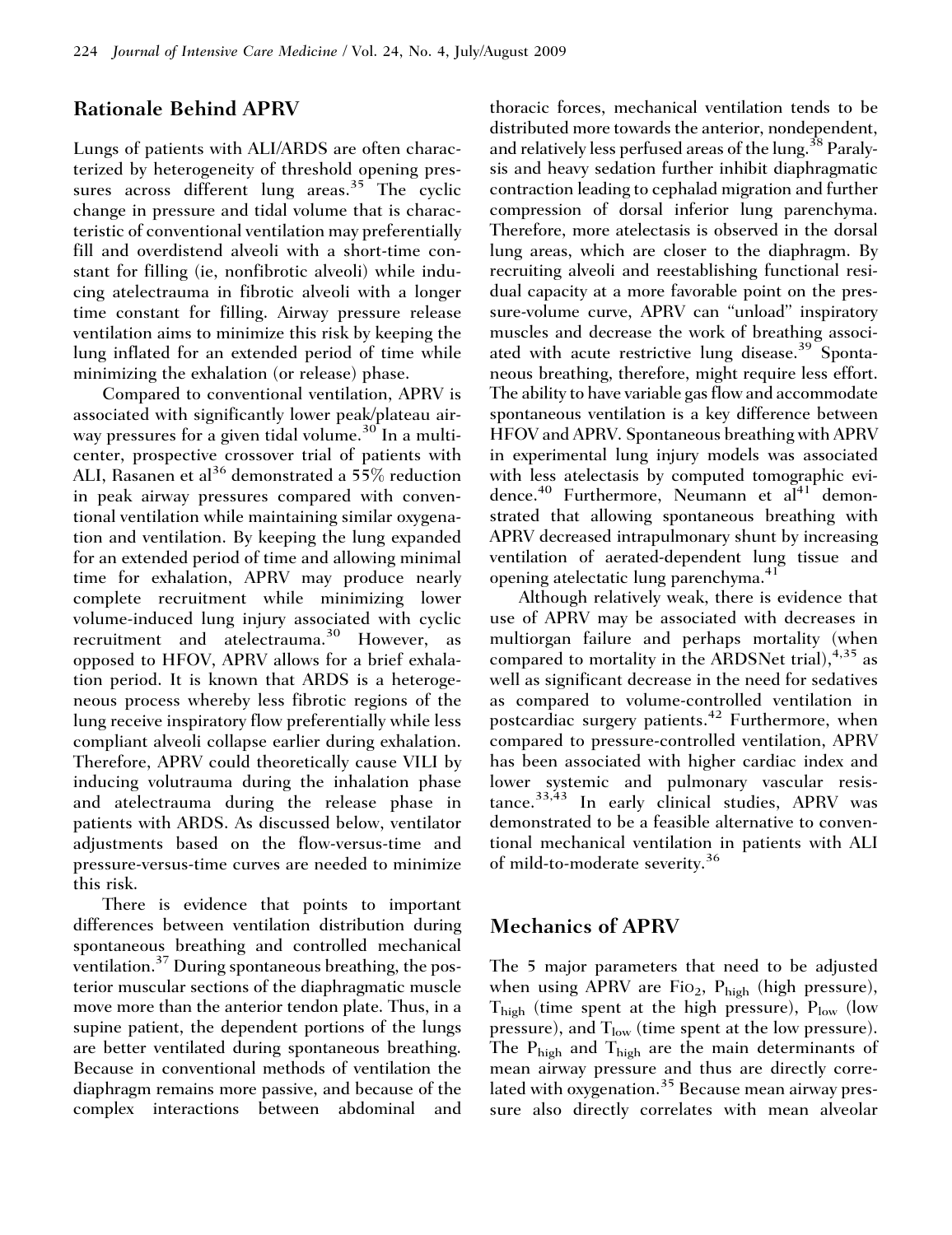

Figure 5. Pressure versus time and flow versus time graphs seen with airway pressure release ventilation. Note that spontaneous breaths are present during the respiratory cycle. Furthermore, note that T<sub>low</sub> is set such that end-expiratory flow is 50% to 60% of peak expiratory flow.

volume (thus alveolar-capillary diffusion surface area),  $\rm P_{high}$  and  $\rm T_{high}$  are directly related to gas exchange. The pressure gradient between  $P_{\text{high}}$  and  $P_{low}$ ,  $T_{low}$ , and the patient's spontaneous minute ventilation are the main determinants of alveolar ventilation, thus,  $CO<sub>2</sub>$  clearance. Suggested initial ventilator settings are noted in Table 1.

The  $P_{\text{low}}$  and  $T_{\text{low}}$  regulate end-expiratory lung volume and should be optimized to prevent alveolar closure and associated derecruitment while maximizing alveolar ventilation. Generally, the majority (80%-95%) of the total cycle time  $(T_{\text{high}} + T_{\text{low}})$ should be spent at  $P_{\text{high}}$  to optimize mean alveolar volume and thus maximize potential gas exchange. To minimize derecruitment, the  $T_{low}$  should be set such that expiration ends when expiratory flow equals 50% to 75% of peak expiratory flow rate (PEFR; Figure 5). Because the flow curve shown on the ventilator is a summation of all alveoli, it is possible that severely fibrotic alveoli with a shorttime constant for exhalation will collapse and sustain atelectrauma if exhalation time is extended. Moreover, VILI may be possible even with this recommended exhalation time.

Newly intubated adult patients who are started on APRV should have their  $P_{\text{high}}$  set at the desired plateau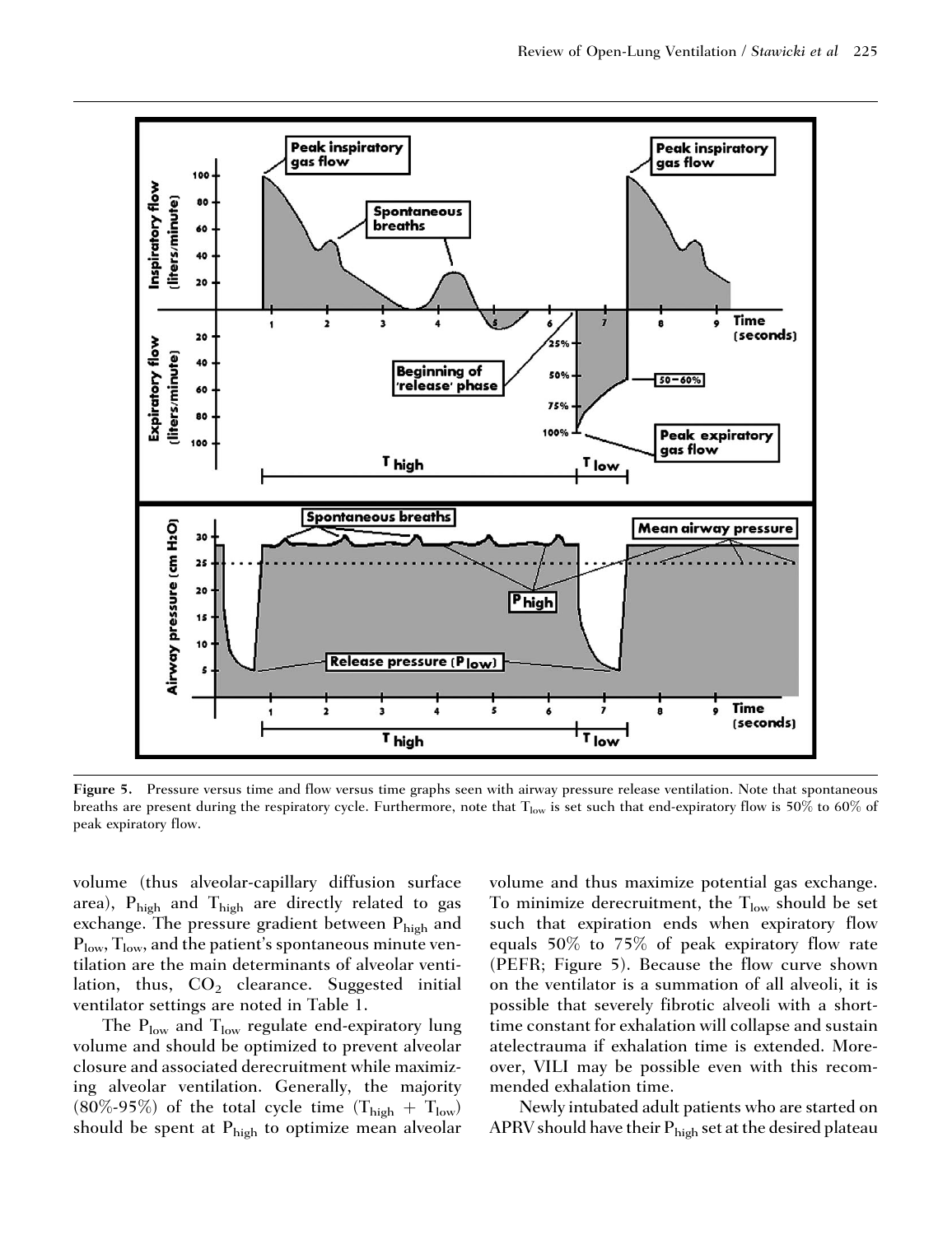pressure. If a patient is transitioning from conventional ventilation, their  $P_{high}$  should be set at their most recent plateau pressure (usually 20-35 cm  $H_2O$ ). When transitioning from HFOV to APRV, the patient should be placed on  $P_{high}$  equal to mean  $P_{aw}$  plus 2 to 4 cm  $H_2O^{35}$  Regardless of when the patient was intubated or prior mode of ventilation,  $P_{low}$  is set at 0 cm  $H_2O$ ,  $T_{\text{high}}$  between 4 and 6 seconds, and  $T_{\text{low}}$  between 0.6 and 0.8 seconds based on the expiratory flow measurements.<sup>35</sup> Pressure<sub>low</sub> is set to zero to optimize the pressure gradient during the release phase, thus maximizing exhalatory flow and alveolar ventilation. Despite the set  $P_{low}$ , the release phase  $(T_{low})$  is very brief, preventing an airway pressure of zero. Time $_{low}$ is kept brief to prevent actual alveolar collapse or derecruitment. Of note, patients with obstructive lung disease should have their initial  $T_{low}$  set between 0.8 and 1.5 seconds and adjusted based on the expiratory flow measurements.35 In both scenarios, the pressure-time curve can be used to confirm that the airway pressure never reaches zero.

## Special Measured Parameters

The PEFR is the maximal expiratory flow rate achieved during the release phase of APRV. It is a function of the pressure gradient between  $P_{\text{high}}$  and Plow, lung volume, compliance of the lung and thorax, and the airway resistance. Peak expiratory flow rate termination (T-PEFR) is a measured parameter that represents the expiratory flow rate at the end of the release phase of the APRV cycle. Peak expiratory flow rate termination is useful in guiding APRV adjustments, when used as a ratio of PEFR.<sup>35</sup> To keep things practical, a ratio of T-PEFR to PEFR of 60% is ideal. However, because of individual variability, a ratio between 50% and 66% may be used successfully (Figure 5).

## Gas Exchange

As with HFOV, a large part of gas exchange occurs through convection and diffusion during the inspiratory phase of APRV. Alveolar recruitment results in improved V/Q matching, intrapulmonary shunting, and arterial oxygenation relative to conventional ventilation. $^{23}$  The increase in arterial oxygenation supports the notion of ongoing recruitment of previously nonventilated lung areas, especially when coupled with improved pulmonary compliance. The improvement in oxygenation occurs gradually over a period of 24 hours and results from gradual pulmonary recruitment.<sup>44</sup>

As with all modes of ventilation, oxygenation is increased by increasing the  $Fio<sub>2</sub>$  or the mean airway pressure. The mean airway pressure in APRV is increased by increasing the  $P_{\text{high}}$  or the  $T_{\text{high}}$ . Increasing the  $P_{\text{high}}$  beyond 30 cm  $H_2O$  risks inducing barotrauma, however, may be indicated in patients with poor thoracic or abdominal compliance.<sup>35</sup>

Airway pressure release ventilation is capable of either augmenting alveolar ventilation in the spontaneously breathing patient or facilitating ventilation in the apneic patient. $45$  In fact, APRV was initially described as an improved method of ventilatory support in the presence of ALI and hypercarbia.<sup>31</sup> Airway pressure release ventilation augments  $CO<sub>2</sub>$ removal by improving V/Q matching and decreasing intrapulmonary shunting. A limiting factor for carbon dioxide clearance is the gradient between alveolar and arterial  $CO<sub>2</sub>$ . This gradient is refreshed during the ''release'' phase of APRV when fresh gas is exchanged in the alveolar tree. The optimal release frequency is variable and depends upon a number of factors including  $CO<sub>2</sub>$  production, V/Q mismatch, shunt, and cardiac output. As noted above,  $CO<sub>2</sub>$ exchange may decrease as the  $T_{\text{high}}$  increases because the respiratory frequency decreases.<sup>35</sup> This phenomenon is similar to that observed with decreased  $CO<sub>2</sub>$  clearance with increasing I:E ratios.

Although the bulk of  $CO<sub>2</sub>$  exchange occurs during the release phase, other mechanisms such as cardiogenic mixing and spontaneous breathing also affect on alveolar ventilation. Cardiogenic mixing results in  $CO<sub>2</sub>$  movement toward central airways during the  $T_{\text{high}}$  (or breath-hold) period, improving the ventilatory effectiveness of the release.<sup>46</sup> The addition of spontaneous breaths during the  $T_{\text{high}}$ period further enhances recruitment and ventilation efficiency.<sup>35</sup> Manipulation of T<sub>high</sub> must be tailored to each patient because of the number of factors involved with  $CO<sub>2</sub>$  removal. Table 2 lists recommended ventilator adjustments based on blood gas results.

#### Weaning From APRV

Patients with adequate or improving oxygenation while on APRV can be progressively weaned by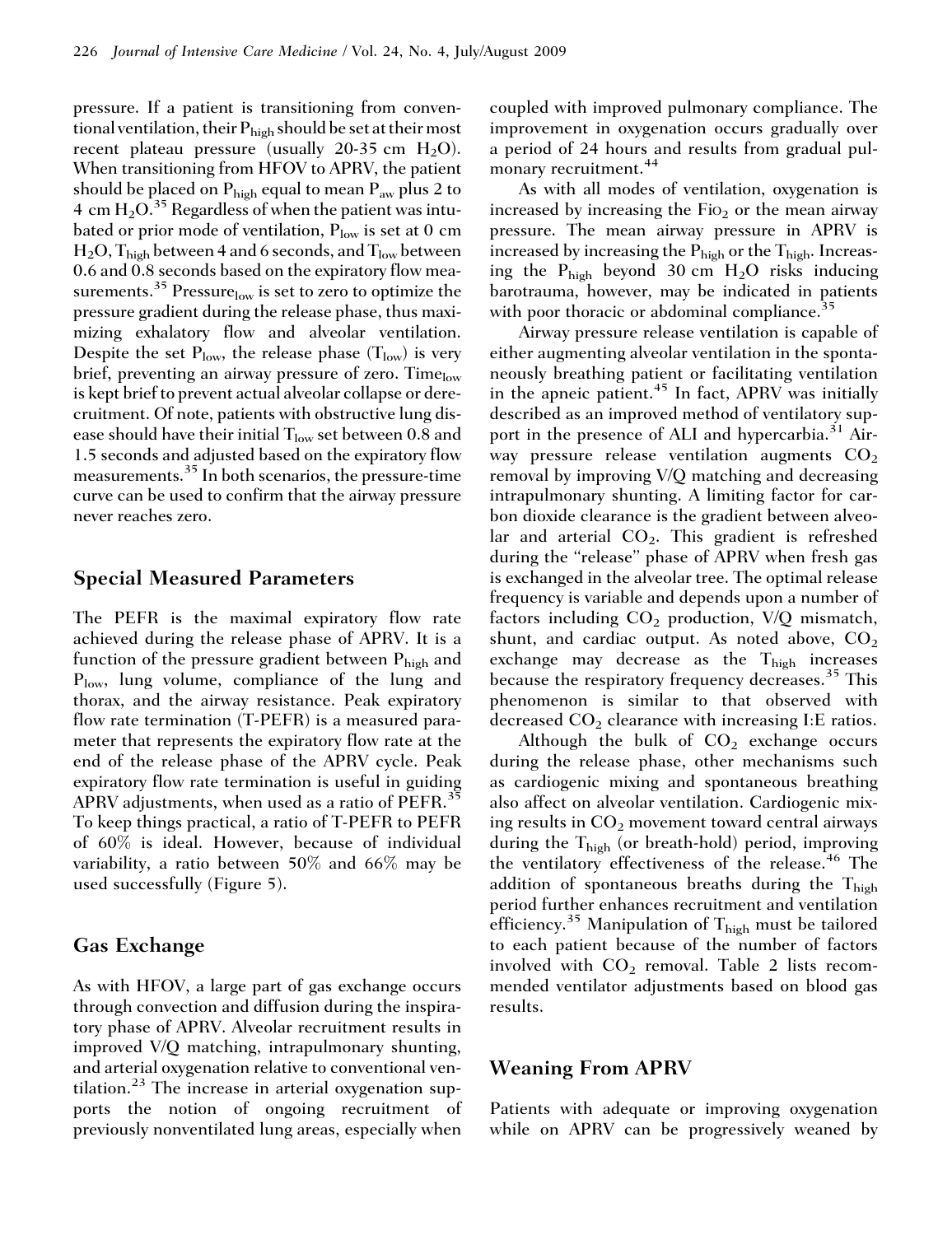lowering the  $P_{\text{high}}$  and extending the  $T_{\text{high}}$ . As a result, the number of timed releases is decreased and the machine minute ventilation is reduced. This forces the patient to increase spontaneous minute ventilation to maintain constant total minute ventilation. This can be equated to a progressive spontaneous breathing trial and a relatively ''smooth'' transition toward CPAP. Some authors believe that the ultimate weaning target of APRV is CPAP, and that pressure-assisted breathing (pressure support) may actually be counter-productive.<sup>35</sup> Patients can be transitioned back to conventional ventilation when the  $P_{\text{high}}$  is less than 20 cm H<sub>2</sub>O, the T<sub>high</sub> is greater than 6 seconds, and the  $Fio<sub>2</sub>$  is less than 40%. Although it has not been studied, transitioning to conventional ventilation may expedite weaning in an environment where care providers are not as familiar with APRV.

## Complications and Drawbacks of APRV

In general, APRV is not indicated in patients who are not breathing spontaneously. Although APRV can oxygenate adequately in the absence of spontaneous breathing, the patient's spontaneous breaths contribute a significant amount of the total minute ventilation. Because many of the proposed advantages of APRV (improved gas exchange, reduced dead space, possible decreased requirement for sedation and analgesia, and improved hemodynamics) are thought to be due to the preservation of spontaneous breathing, the absence of spontaneous breathing renders benefits of APRV relatively ineffective.<sup>47</sup>

As with HFOV, intravascular volume often needs to be augmented in patients on APRV to offset the decrease in venous return to the heart, which results from prolonged positive intrathoracic pressure. However, as opposed to HFOV, these cardiovascular side effects may be minimized on APRV by reducing mechanical ventilation to a level that provides adequate support for existing spontaneous breathing while avoiding overly high levels of positive airway pressure. <sup>48</sup> Periodic reduction of intrathoracic pressure achieved by maintaining spontaneous breathing during mechanical ventilation promotes venous return to the heart and increased cardiac output and oxygen delivery.<sup>49</sup> Moreover, the periodic release of positive intrathoracic pressure also augments venous return to the heart.

Other relative contraindications to APRV include patients with severe obstructive pulmonary conditions who are unable to empty their lungs in less than 2 seconds.<sup>18</sup> This group includes patients with severe asthma and chronic obstructive pulmonary disease (COPD).

## Conclusion

Both HFOV and APRV have been shown to improve oxygenation in patients with ARDS. The important difference between APRV and HFOV is that APRV allows spontaneous ventilation via an elaborate pressure-release valve mechanism, while HFOV is often incompatible with spontaneous breathing. Consequently, APRV may be associated with reduction in the need for or degree of sedation and therefore may be associated with decreased number of ventilator days. Conversely, HFOV aims to keep the lung open at all times, has less of a theoretical chance of causing VILI by inducing volu- or atelectrauma, and mandates sedation. Lastly, APRV ventilators are battery powered and therefore can be used during patient transport. This can be a distinct advantage for patients who need ongoing intervention or testing. To date, there has not been either equivalency or superiority studies comparing these 2 modalities.

A series of randomized, prospective studies are needed to compare outcomes from use of either modality both as initial therapy for evolving ARDS and as rescue modalities for patients who fail accepted conventional ventilation strategies. It is possible that either APRV or HFOV may be equivalent to (if not superior to) low tidal volume and moderate PEEP ventilation due to the concerns regarding ongoing volu- and atelectrauma described above.

## References

- 1. Dreyfuss D, Soler P, Basset G, Saumon G. High inflation pressure pulmonary edema. Respective effects of high airway pressure, high tidal volume, and positive end-expiratory pressure. Am Rev Respir Dis. 1988;137(5): 1159-1164.
- 2. Webb HH, Tierney DF. Experimental pulmonary edema due to intermittent positive pressure ventilation with high inflation pressures. Protection by positive end-expiratory pressure. Am Rev Respir Dis. 1974;110(5):556-565.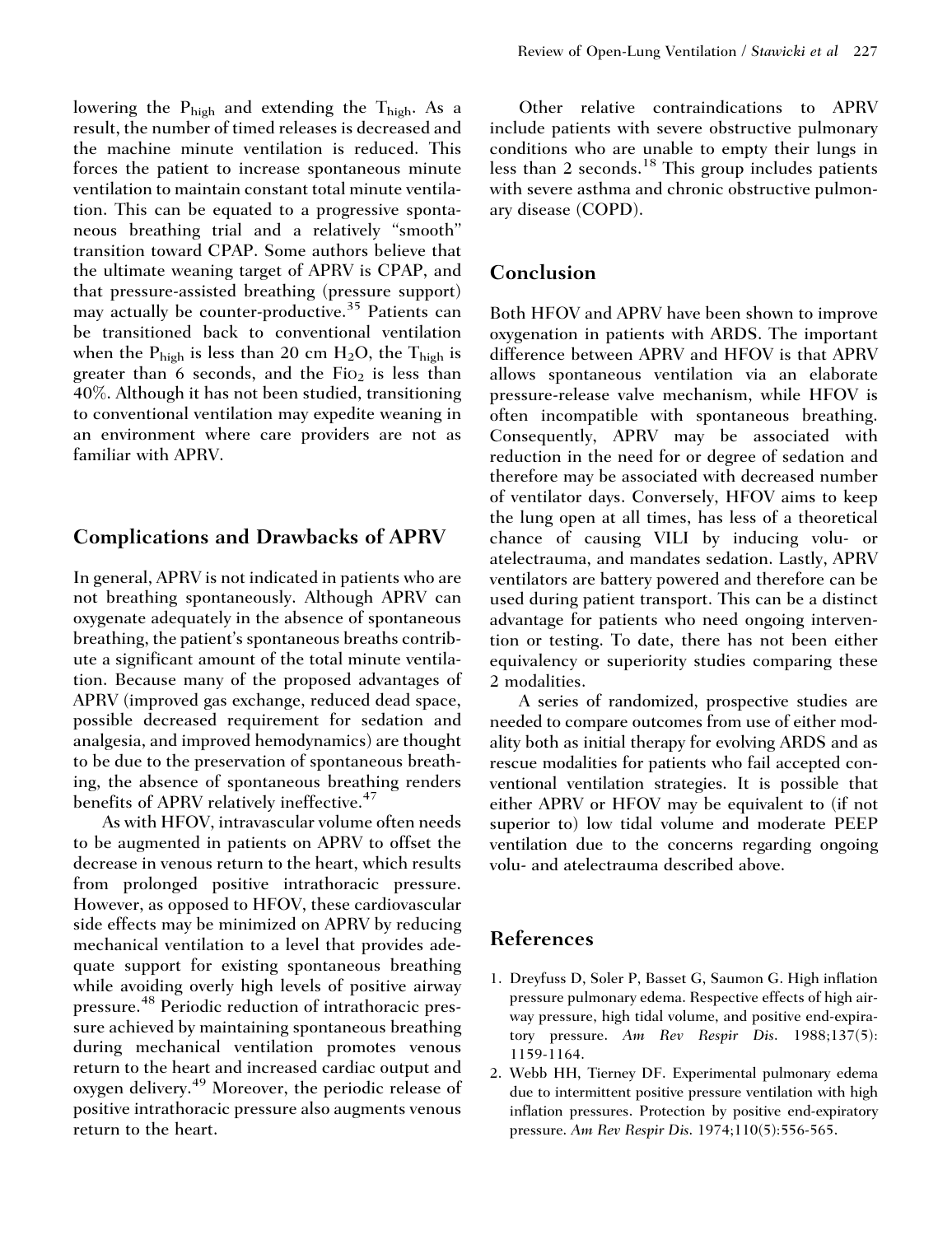- 3. Amato MB, Barbas CS, Medeiros DM, et al. Effect of a protective-ventilation strategy on mortality in the acute respiratory distress syndrome. N Engl J Med. 1998; 338(6):347-354.
- 4. Ventilation with lower tidal volumes as compared with traditional tidal volumes for acute lung injury and the acute respiratory distress syndrome. N Engl J Med. 2000;342(18):1301-1308.
- 5. Lachmann B. Open up the lung and keep the lung open. Intensive Care Med. 1992;18(6):319-321.
- 6. Hemmila MR, Napolitano LM. Severe respiratory failure: advanced treatment options. Crit Care Med. 2006;34(9 suppl):S278-S290.
- 7. Cartotto R, Ellis S, Gomez M, Cooper A, Smith T. High frequency oscillatory ventilation in burn patients with the acute respiratory distress syndrome. Burns. 2004; 30(5):453-463.
- 8. Simma B, Fritz M, Fink C, Hammerer I. Conventional ventilation versus high-frequency oscillation: hemodynamic effects in newborn babies. Crit Care Med. 2000;28(1):227-231.
- 9. Fort P, Farmer C, Westerman J, et al. High-frequency oscillatory ventilation for adult respiratory distress syndrome—a pilot study. Crit Care Med. 1997;25(6):937-947.
- 10. Fessler H, Derdak S, Ferguson N, et al. A protocol for high-frequency oscillatory ventilation in adults: results from a roundtable discussion. Crit Care Med. 2007;35(7):1649-1654.
- 11. Bollen CW, van Well GT, Sherry T, et al. High frequency oscillatory ventilation compared with conventional mechanical ventilation in adult respiratory distress syndrome: a randomized controlled trial [ISRCTN24242669]. Crit Care. 2005;9(4):R430-R439.
- 12. Derdak S, Mehta S, Stewart TE, et al. High-frequency oscillatory ventilation for acute respiratory distress syndrome in adults: a randomized, controlled trial. Am J Respir Crit Care Med. 2002;166(6):801-808.
- 13. Ferguson ND, Chiche JD, Kacmarek RM, et al. Combining high-frequency oscillatory ventilation and recruitment maneuvers in adults with early acute respiratory distress syndrome: the Treatment with Oscillation and an Open Lung Strategy (TOOLS) Trial pilot study. Crit Care Med. 2005;33(3):479-486.
- 14. Mehta S, Lapinsky SE, Hallett DC, et al. Prospective trial of high-frequency oscillation in adults with acute respiratory distress syndrome. Crit Care Med. 2001;29(7):1360-1369.
- 15. Venegas JG, Fredberg JJ. Understanding the pressure cost of ventilation: why does high-frequency ventilation work? Crit Care Med. 1994;22(9 suppl):S49-S57.
- 16. Pillow JJ, Neil H, Wilkinson MH, Ramsden CA. Effect of I/E ratio on mean alveolar pressure during highfrequency oscillatory ventilation. J Appl Physiol. 1999; 87(1):407-414.
- 17. Pillow JJ. High-frequency oscillatory ventilation: mechanisms of gas exchange and lung mechanics. Crit Care Med. 2005;33(3 suppl):S135-S141.
- 18. Weavind L, Wenker O. Newer modes of ventilation: an overview. Int J Anesthesiol. 2000;4:4.
- 19. MacIntyre NR. High-frequency ventilation. Crit Care Med. 1998;26(12):1955-1956.
- 20. Keszler M. High frequency ventilation: evidence-based practice and specific clinical indications. Neo Reviews. 2006;7(5):e234-e49.
- 21. Putensen C, Hering R, Wrigge H. Controlled versus assisted mechanical ventilation. Curr Opin Crit Care. 2002;8(1):51-57.
- 22. Putensen C, Zech S, Wrigge H, et al. Long-term effects of spontaneous breathing during ventilatory support in patients with acute lung injury. Am J Respir Crit Care Med. 2001;164(1):43-49.
- 23. Putensen C, Mutz NJ, Putensen-Himmer G, Zinserling J. Spontaneous breathing during ventilatory support improves ventilation-perfusion distributions in patients with acute respiratory distress syndrome. Am J Respir Crit Care Med. 1999;159(4 pt 1):1241-1248.
- 24. Wrigge H, Zinserling J, Neumann P, et al. Spontaneous breathing improves lung aeration in oleic acid-induced lung injury. Anesthesiology. 2003;99(2):376-384.
- 25. Derdak S. High-frequency oscillatory ventilation for acute respiratory distress syndrome in adult patients. Crit Care Med. 2003;31(4 suppl):S317-S323.
- 26. Higgins J, Estetter B, Holland D, Smith B, Derdak S. High-frequency oscillatory ventilation in adults: respiratory therapy issues. Crit Care Med. 2005;33(3 suppl): S196-S203.
- 27. Duval EL, Markhorst DG, Gemke RJ, van Vught AJ. High-frequency oscillatory ventilation in pediatric patients. Neth J Med. 2000;56(5):177-185.
- 28. Boros SJ, Mammel MC, Coleman JM, et al. Neonatal high-frequency jet ventilation: four years' experience. Pediatrics. 1985;75(4):657-663.
- 29. Lowson SM. Inhaled alternatives to nitric oxide. Crit Care Med. 2005;33(3 suppl):S188-S195.
- 30. Frawley PM, Habashi NM. Airway pressure release ventilation: theory and practice. AACN Clin Issues. 2001;12(2):234-246; quiz 328-329.
- 31. Stock MC, Downs JB, Frolicher DA. Airway pressure release ventilation. Crit Care Med. 1987;15(5):462-466.
- 32. Seymour CW, Frazer M, Reilly PM, Fuchs BD. Airway pressure release and biphasic intermittent positive airway pressure ventilation: are they ready for prime time? *J Trauma*. 2007;62(5): 1298-1308; discussion 308-309.
- 33. Kaplan LJ, Bailey H, Formosa V. Airway pressure release ventilation increases cardiac performance in patients with acute lung injury/adult respiratory distress syndrome. Crit Care. 2001;5(4):221-226.